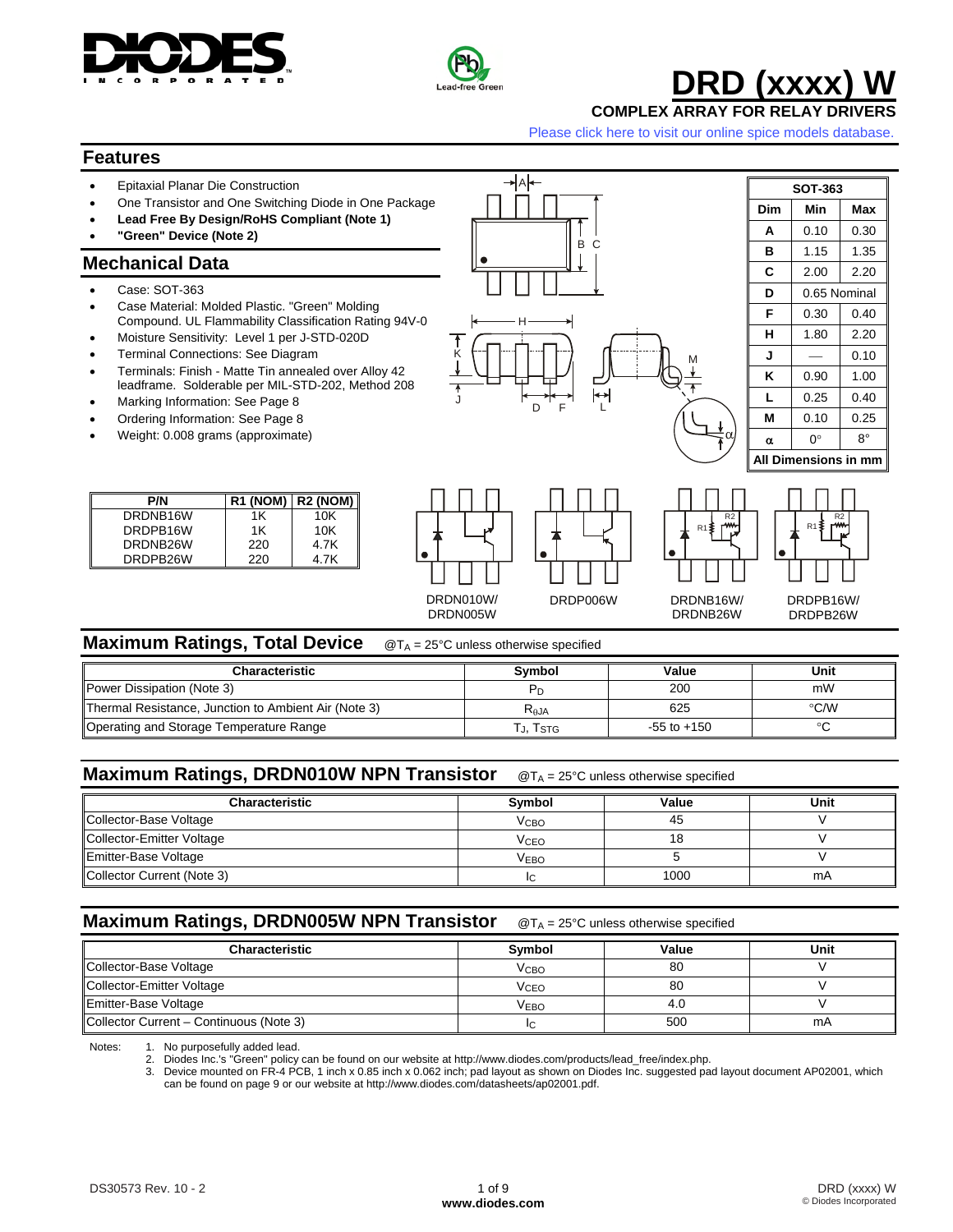

#### **Maximum Ratings, DRDP006W PNP Transistor**  $\mathcal{O}(\mathsf{T}_A = 25^\circ \mathsf{C})$  unless otherwise specified

| <b>Characteristic</b>      | Svmbol                 | Value  | Unit |
|----------------------------|------------------------|--------|------|
| Collector-Base Voltage     | V <sub>CBO</sub>       | -60    |      |
| Collector-Emitter Voltage  | <b>V<sub>CEO</sub></b> | -60    |      |
| Emitter-Base Voltage       | <b>VEBO</b>            | -5.0   |      |
| Collector Current (Note 3) | IC.                    | $-600$ | mA   |

## **Maximum Ratings, DRDNB16W Pre-Biased NPN Transistor** @TA = 25°C unless otherwise specified

| <b>Characteristic</b> | <b>Symbol</b> | Value         | Unit |
|-----------------------|---------------|---------------|------|
| Supply Voltage        | <b>VCC</b>    | 50            |      |
| Input Voltage         | VIN           | $-5$ to $+10$ |      |
| Output Current        |               | 600           | mA   |

#### **Maximum Ratings, DRDNB26W Pre-Biased NPN Transistor** @TA = 25°C unless otherwise specified

| <b>Characteristic</b> | Symbol | Value        | Unit |
|-----------------------|--------|--------------|------|
| Supply Voltage        | Vcc    | 50           |      |
| Input Voltage         | VIN    | $-5$ to $+5$ |      |
| Output Current        |        | 600          | mA   |

#### **Maximum Ratings, DRDPB16W Pre-Biased PNP Transistor** @TA = 25°C unless otherwise specified

| <b>Characteristic</b> | Symbol     | Value         | Unit |
|-----------------------|------------|---------------|------|
| Supply Voltage        | <b>VCC</b> | $-50$         |      |
| Input Voltage         | VIN        | $+5$ to $-10$ |      |
| Output Current        |            | 600           | mA   |

## **Maximum Ratings, DRDPB26W Pre-Biased PNP Transistor** @TA = 25°C unless otherwise specified

| <b>Characteristic</b> | Symbol     | Value        | Unit |
|-----------------------|------------|--------------|------|
| Supply Voltage        | Vcc        | -50          |      |
| Input Voltage         | <b>VIN</b> | $+5$ to $-5$ |      |
| Output Current        |            | $-600$       | mA   |

#### **Maximum Ratings, Switching Diode** @TA = 25°C unless otherwise specified

| <b>Characteristic</b>                                                                  |                                     | Symbol                                            | Value      | Unit |
|----------------------------------------------------------------------------------------|-------------------------------------|---------------------------------------------------|------------|------|
| Non-Repetitive Peak Reverse Voltage                                                    |                                     | <b>V<sub>RM</sub></b>                             | 100        |      |
| Peak Repetitive Reverse Voltage<br>Working Peak Reverse Voltage<br>DC Blocking Voltage |                                     | <b>V</b> <sub>RRM</sub><br><b>VRWM</b><br>$V_{R}$ | 75         |      |
| <b>RMS Reverse Voltage</b>                                                             |                                     | V <sub>R(RMS)</sub>                               | 53         |      |
| <b>IForward Continuous Current</b>                                                     | (Note 3)                            | <b>IFM</b>                                        | 500        | mA   |
| Average Rectified Output Current                                                       | (Note 3)                            | IΟ                                                | 250        | mA   |
| Non-Repetitive Peak Forward Surge Current                                              | $@t = 1.0 \text{µs}$<br>$@t = 1.0s$ | <b>IFSM</b>                                       | 4.0<br>2.0 | A    |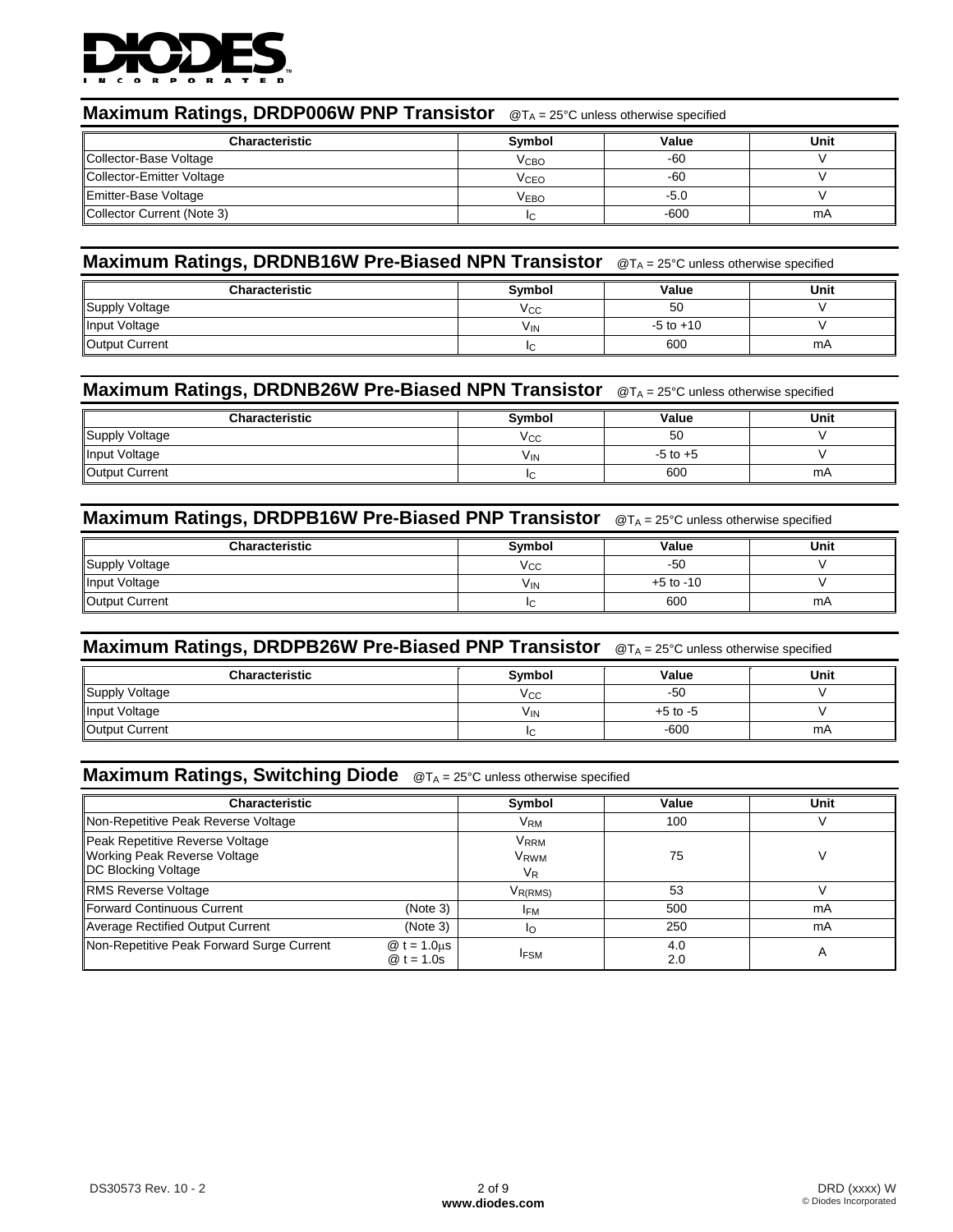

## **Electrical Characteristics, DRDN010W NPN Transistor**  $@T_A = 25°C$  unless otherwise specified

| <b>Characteristic</b>                | Symbol               | Min | Max | Unit | <b>Test Condition</b>                        |
|--------------------------------------|----------------------|-----|-----|------|----------------------------------------------|
| <b>IDC Current Gain</b>              | $h_{FE}$             | 150 | 800 |      | $I_C = 100mA$ , $V_{CE} = 1V$                |
| Collector-Emitter Saturation Voltage | VCE(SAT)             |     | 0.5 |      | $I_C = 300 \text{mA}$ , $I_B = 30 \text{mA}$ |
| Collector-Base Breakdown Voltage     | $V_{(BR)CBO}$        | 45  |     |      | $I_C = 100 \mu A$ , $I_E = 0$                |
| Collector-Emitter Breakdown Voltage  | $V_{(BR)CEO}$        | 18  |     |      | $I_C = 1 \text{ mA}$ , $I_B = 0$             |
| Emitter-Base Breakdown Voltage       | $V_{(BR)EBO}$        | 5   |     | V    | $IE = 100 \mu A$ , $IC = 0$                  |
| Collector Cutoff Current             | <b>ICBO</b>          | __  |     | μA   | $V_{CB} = 40V$ , $I_F = 0$                   |
| <b>Emitter Cutoff Current</b>        | <b>IEBO</b>          |     |     | μA   | $V_{FB} = 4V$ , $I_C = 0$                    |
| Current Gain-Bandwidth Product       | ŤΤ                   | 100 |     | MHz  | $V_{CE} = 10V$ , $I_C = 50mA$ , $f = 100MHz$ |
| Capacitance                          | $C_{\alpha b\alpha}$ | --  | 8   | рF   | $V_{CB} = 10V$ , $I_F = 0$ , $f = 1MHz$      |

## **Electrical Characteristics, DRDN005W NPN Transistor** @TA = 25°C unless otherwise specified

| <b>Characteristic</b>                          | Symbol               | Min | Max                    | Unit       | <b>Test Condition</b>                   |
|------------------------------------------------|----------------------|-----|------------------------|------------|-----------------------------------------|
| Collector-Base Breakdown Voltage               | $V_{\rm (BR)CBO}$    | 80  |                        | V          | $I_C = 100 \mu A$ , $I_E = 0$           |
| Collector-Emitter Breakdown Voltage            | $V_{(BR)CEO}$        | 80  |                        | V          | $IC = 1.0mA, IB = 0$                    |
| Emitter-Base Breakdown Voltage                 | $V_{(BR)EBO}$        | 4.0 |                        | V          | $I_F = 100 \mu A$ , $I_C = 0$           |
| Collector Cutoff Current<br>100<br><b>ICBO</b> |                      |     |                        | nA         | $V_{CB} = 60V, I_F = 0$                 |
|                                                |                      |     | $V_{CB} = 80V, IE = 0$ |            |                                         |
| Collector Cutoff Current                       | $I_{CES}$            |     | 100                    | nA         | $V_{CF} = 60V$ , $I_{BO} = 0V$          |
|                                                |                      |     |                        |            | $V_{CE} = 80V$ , $I_{BO} = 0V$          |
| <b>IDC Current Gain</b>                        | $h_{FE}$             | 100 |                        |            | $I_C = 10 \text{mA}$ , $V_{CF} = 1.0 V$ |
|                                                |                      |     |                        |            | $IC$ = 100mA, $VCF$ = 1.0V              |
| <b>Collector-Emitter Saturation Voltage</b>    | $V_{CE(SAT)}$        |     | 0.25                   | V          | $IC$ = 100mA, $IB$ = 10mA               |
| Base-Emitter Saturation Voltage                | V <sub>BE(SAT)</sub> |     | 1.2                    | V          | $IC$ = 100mA, $VCE$ = 1.0V              |
| Current Gain-Bandwidth Product                 | $f_{\text{T}}$       | 100 |                        | <b>MHz</b> | $V_{CE} = 2.0V$ , $I_C = 10mA$ ,        |
|                                                |                      |     |                        |            | $f = 100MHz$                            |

## **Electrical Characteristics, DRDP006W PNP Transistor**  $@T_A = 25°C$  unless otherwise specified

| <b>Characteristic</b>                | Symbol                      | Min   | Max    | <b>Unit</b> | <b>Test Condition</b>                      |
|--------------------------------------|-----------------------------|-------|--------|-------------|--------------------------------------------|
| <b>IDC Current Gain</b>              | $h_{FE}$                    | 100   | 300    |             | $IC$ = -150mA, $VCE$ = -10V                |
| Collector-Emitter Saturation Voltage | VCE(SAT)                    |       | $-0.4$ | V           | $I_C = -150mA$ , $I_B = -15mA$             |
| Collector-Base Breakdown Voltage     | $V_{\rm (BR)CBC}$           | -60   |        |             | $I_C = -10\mu A$ , $I_E = 0$               |
| Collector-Emitter Breakdown Voltage  | $V_{(BR)CEO}$               | $-60$ |        |             | $IC = -10mA$ , $IB = 0$                    |
| Emitter-Base Breakdown Voltage       | V <sub>(BR)EBO</sub>        | $-5$  |        |             | $IE = -10uA, IC = 0$                       |
| Collector Cutoff Current             | <b>I</b> CBO                |       | $-10$  | nA          | $V_{CB} = -50V$ , $I_F = 0$                |
| Current Gain-Bandwidth Product       | İт                          | 200   |        | MHz         | $V_{CF}$ = -20V, $I_C$ = -50mA, f = 100MHz |
| Capacitance                          | $\mathsf{C}_{\mathsf{obo}}$ |       | 8      | рF          | $V_{CB} = -10V$ , $I_E = 0$ , $f = 1MHz$   |

## **Electrical Characteristics, DRDNB16W Pre-Biased NPN Transistor** @TA = 25°C unless otherwise specified

| <b>Characteristic</b>         | Symbol               | Min | Typ | Max  | Unit | <b>Test Condition</b>                         |
|-------------------------------|----------------------|-----|-----|------|------|-----------------------------------------------|
| Input Voltage                 | V <sub>I</sub> (off) | 0.3 | __  |      |      | $V_{\rm CC} = 5V$ , $I_{\rm O} = 100 \mu A$   |
|                               | $V_{I(0n)}$          |     |     | 2.0  | v    | $V_0 = 0.3V$ , $I_0 = 20mA$                   |
| Output Voltage                | $V_{O(0n)}$          | __  |     | 0.3V |      | $I_0/I_1 = 50mA/2.5mA$                        |
| Input Current                 |                      | ___ |     | 7.2  |      | $mA$ $V_1 = 5V$                               |
| Output Current                | $I_{O(off)}$         | __  |     | 0.5  | uA   | $V_{\text{CC}} = 50V, V_{\text{I}} = 0V$      |
| <b>IDC Current Gain</b>       | G                    | 56  |     |      |      | $V_0 = 5V$ , $I_0 = 50$ mA                    |
| <b>Gain-Bandwidth Product</b> | İт                   | __  | 200 |      |      | MHz $V_{CE} = 10V$ , $I_E = 5mA$ , f = 100MHz |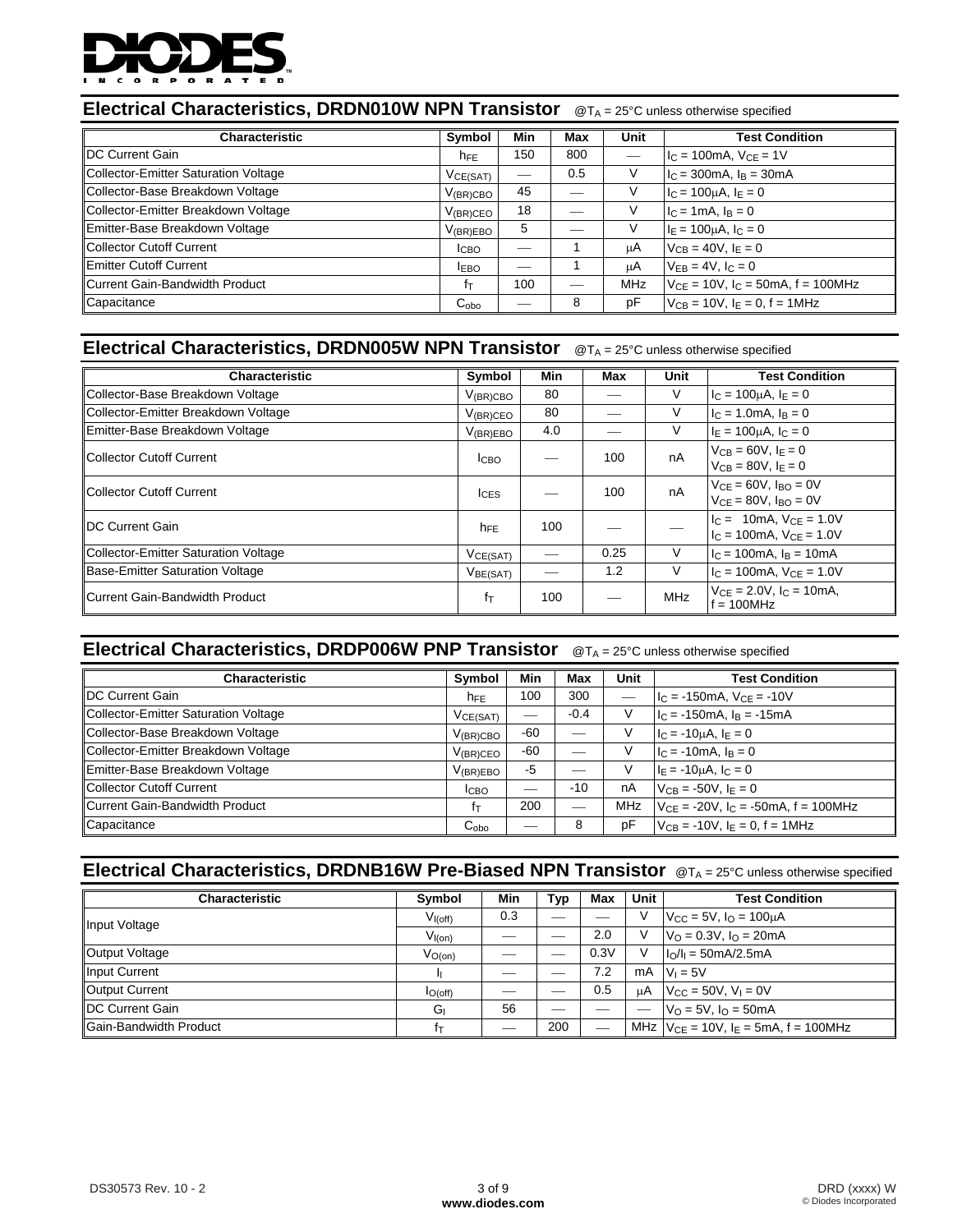

## **Electrical Characteristics, DRDNB26W Pre-Biased NPN Transistor** @TA = 25°C unless otherwise specified

| <b>Characteristic</b>   | <b>Symbol</b> | Min | Typ | Max  | Unit | <b>Test Condition</b>                             |
|-------------------------|---------------|-----|-----|------|------|---------------------------------------------------|
| Input Voltage           | $V_{I(off)}$  | 0.5 |     |      | v    | $V_{\text{CC}} = 5V$ , $I_{\text{O}} = 100 \mu A$ |
|                         | $V_{I(on)}$   |     |     | 3.0  |      | $V_0 = 0.3V$ , $I_0 = 20mA$                       |
| Output Voltage          | $V_{O(0n)}$   |     |     | 0.3V | V    | $I_0/I_1 = 50mA/2.5mA$                            |
| Input Current           |               |     |     | 28   |      | $mA$ $ V_1 = 5V$                                  |
| Output Current          | IO(off)       |     |     | 0.5  | μA   | $V_{CC} = 50V$ , $V_1 = 0V$                       |
| <b>IDC Current Gain</b> | G             | 47  |     |      |      | $V_0 = 5V$ , $I_0 = 50$ mA                        |
| Gain-Bandwidth Product  | İт            |     | 200 |      |      | MHz $V_{CE} = 10V$ , $I_E = 5mA$ , f = 100MHz     |

## **Electrical Characteristics, DRDPB16W Pre-Biased PNP Transistor** @TA = 25°C unless otherwise specified

| <b>Characteristic</b>   | Symbol       | Min    | Typ | Max     | <b>Unit</b> | <b>Test Condition</b>                                 |
|-------------------------|--------------|--------|-----|---------|-------------|-------------------------------------------------------|
| Input Voltage           | $V_{I(off)}$ | $-0.3$ |     |         |             | $V_{\text{CC}} = -5V$ , $I_{\text{O}} = -100 \mu A$   |
|                         | $V_{I(0n)}$  |        |     | $-2.0$  |             | $V_0 = -0.3V$ , $I_0 = -20mA$                         |
| Output Voltage          | $V_{O(0n)}$  |        |     | $-0.3V$ |             | $I_0/I_1 = -50mA - 2.5mA$                             |
| Input Current           |              |        |     | $-7.2$  |             | $mA$ $V_1 = -5V$                                      |
| Output Current          | $I_{O(off)}$ |        |     | $-0.5$  |             | $\mu$ A   V <sub>CC</sub> = -50V, V <sub>I</sub> = 0V |
| <b>IDC Current Gain</b> | Gı           | 56     |     |         |             | $V_0 = -5V$ , $I_0 = -50$ mA                          |
| Gain-Bandwidth Product  | fτ           | __     | 200 |         |             | MHz $V_{CE} = -10V$ , $I_E = -5mA$ , $f = 100MHz$     |

#### **Electrical Characteristics, DRDPB26W Pre-Biased PNP Transistor**  $@T_A = 25°C$  unless otherwise specified

| <b>Characteristic</b>         | Symbol               | Min    | Typ | Max     | Unit | <b>Test Condition</b>                                |
|-------------------------------|----------------------|--------|-----|---------|------|------------------------------------------------------|
| Input Voltage                 | V <sub>I</sub> (off) | $-0.5$ | --- |         |      | $V_{\rm CC} = -5V$ , $I_{\rm O} = -100 \mu A$        |
|                               | $V_{I(0n)}$          | __     |     | $-3.0$  |      | $V_0 = -0.3V$ , $I_0 = -20mA$                        |
| Output Voltage                | $V_{O(0n)}$          |        |     | $-0.3V$ |      | $I_0/I_1 = -50mA - 2.5mA$                            |
| Input Current                 |                      | --     |     | $-28$   |      | $mA$ $V_1 = -5V$                                     |
| Output Current                | $I_{O(off)}$         |        |     | $-0.5$  |      | $\mu$ A $V_{\text{CC}} = -50V$ , $V_{\text{I}} = 0V$ |
| <b>IDC Current Gain</b>       | G                    | 47     | __  | —       |      | $V_0 = -5V$ , $I_0 = -50mA$                          |
| <b>Gain-Bandwidth Product</b> | Ťт                   |        | 200 |         |      | MHz $V_{CE} = -10V$ , $I_E = -5mA$ , f = 100MHz      |

## **Electrical Characteristics, Switching Diode** @TA = 25°C unless otherwise specified

| <b>Characteristic</b>              | Symbol           | Min  | Max                          | <b>Unit</b>          | <b>Test Condition</b>                                                                                  |
|------------------------------------|------------------|------|------------------------------|----------------------|--------------------------------------------------------------------------------------------------------|
| Reverse Breakdown Voltage (Note 4) | $V_{(BR)R}$      | 75   |                              |                      | $I_R = 10 \mu A$                                                                                       |
| Forward Voltage                    | VF               | 0.62 | 0.72<br>0.855<br>1.0<br>1.25 | $\vee$               | $I_F = 5.0mA$<br>$I_F = 10mA$<br>$I_F = 100mA$<br>$I_F = 150mA$                                        |
| Reverse Current (Note 4)           | ΙR               |      | 2.5<br>50<br>30<br>25        | μA<br>μA<br>μA<br>nA | $V_R = 75V$<br>$V_R = 75V$ , $T_J = 150^{\circ}C$<br>$V_R = 25V$ , $T_J = 150^{\circ}C$<br>$V_R = 20V$ |
| <b>Total Capacitance</b>           | $C_{\mathsf{T}}$ |      | 4.0                          | pF                   | $V_R = 0$ , f = 1.0MHz                                                                                 |
| Reverse Recovery Time              | $t_{rr}$         |      | 4.0                          | ns                   | $I_F = I_R = 10mA,$<br>$I_{rr} = 0.1 \times I_R$ , R <sub>L</sub> = 100 $\Omega$                       |

Notes: 4. Short duration pulse test used to minimize self-heating effect.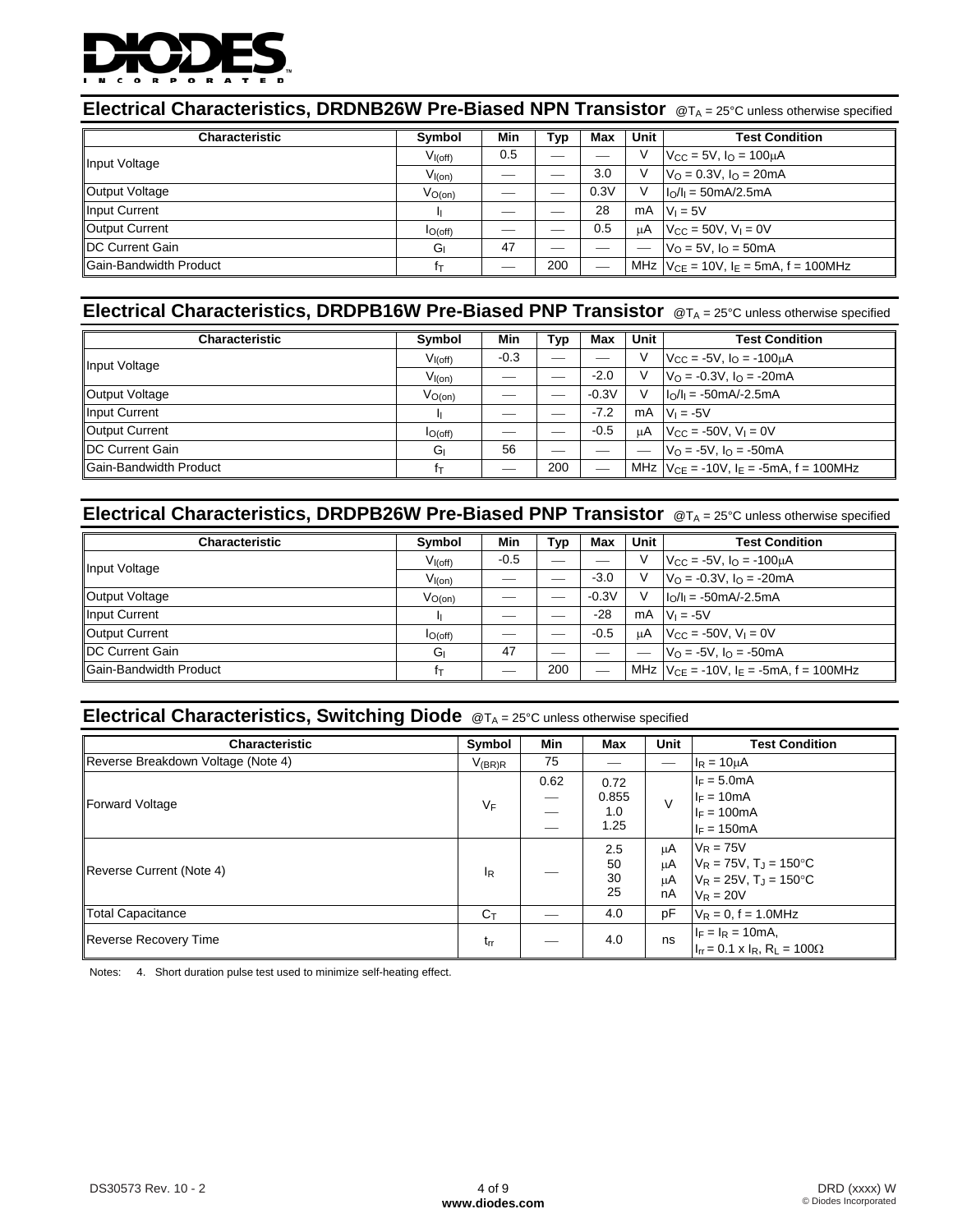





Fig. 4, Typical Collector Saturation Voltage vs. Collector Current (DRDN010W)



## **Device Characteristics**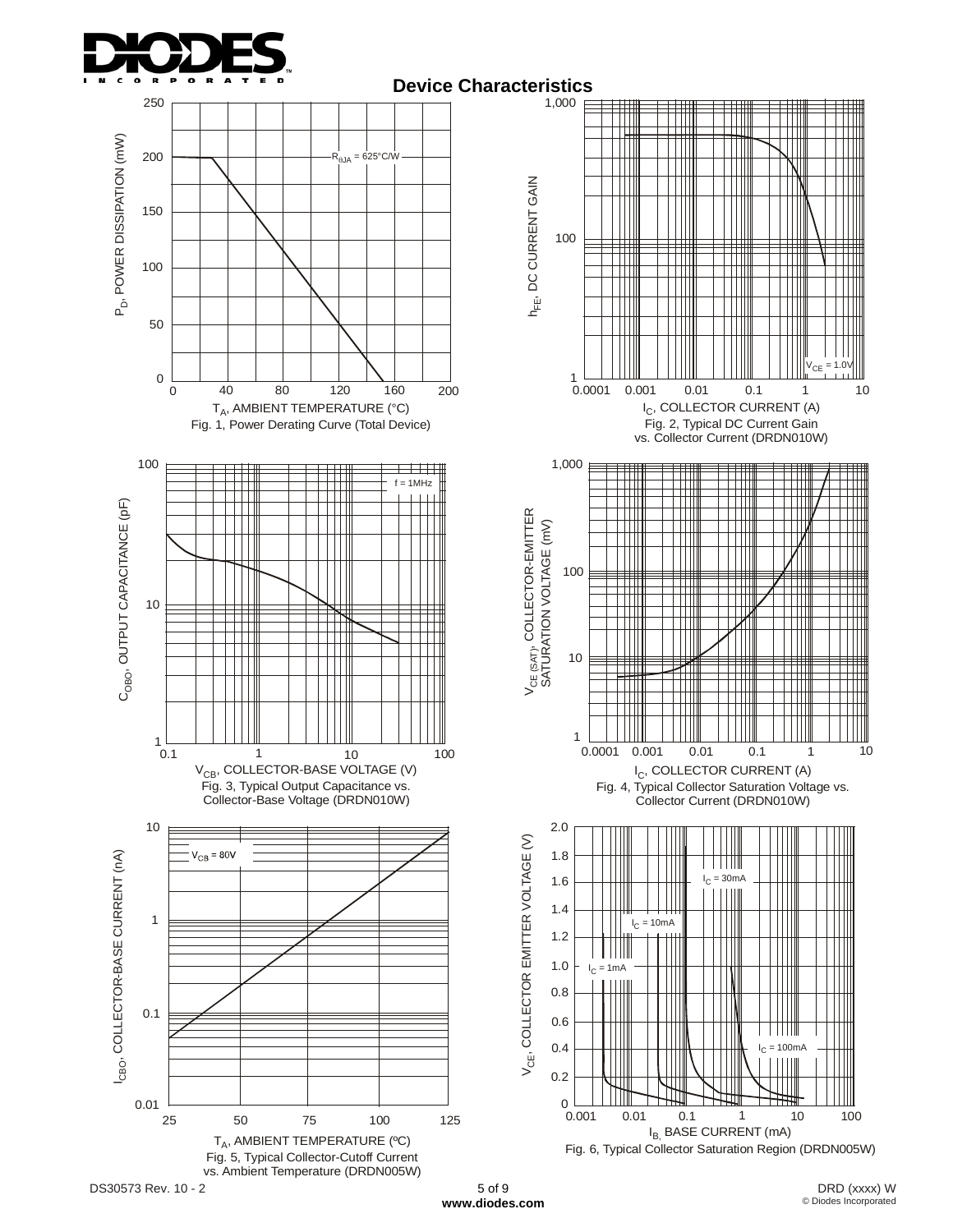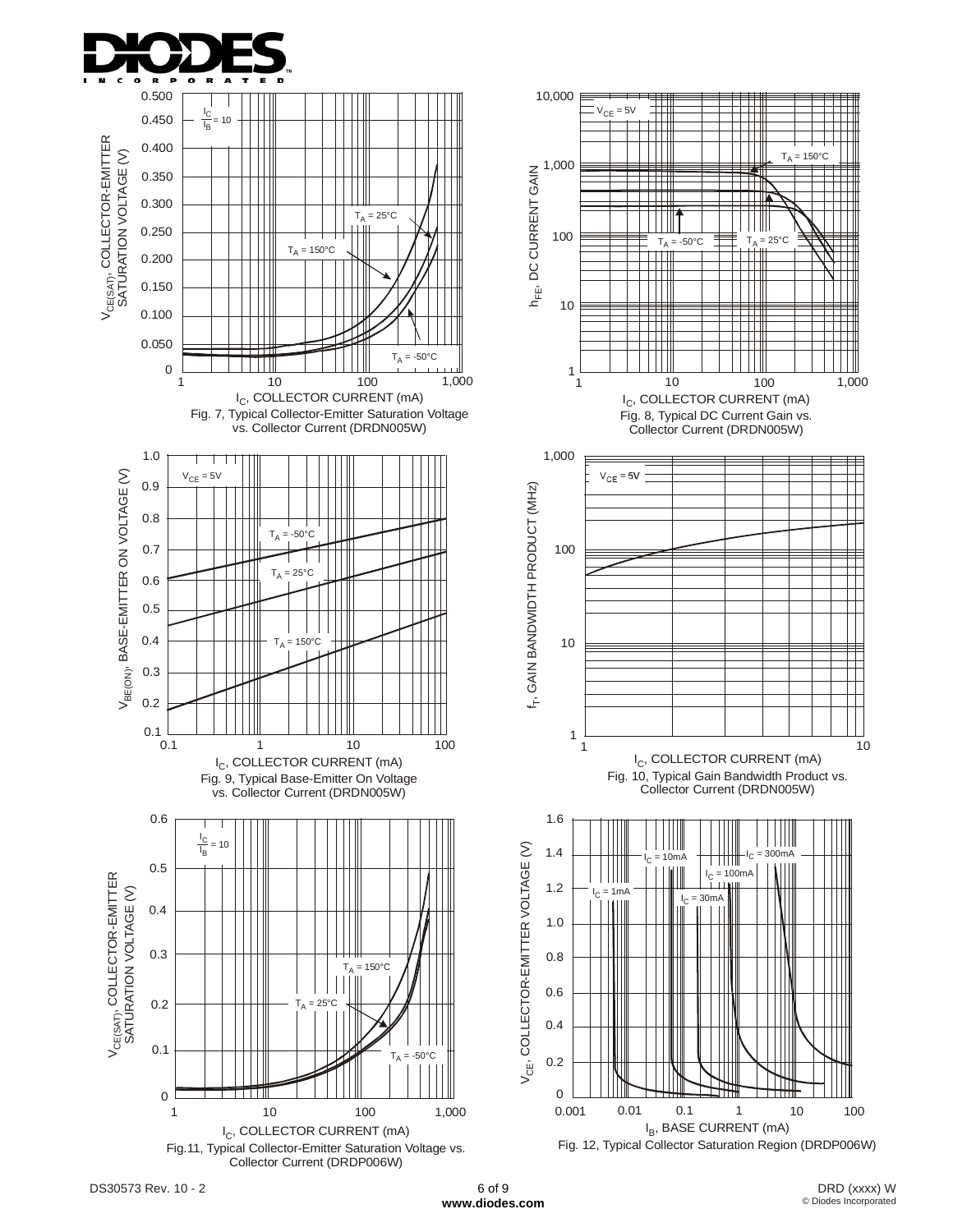



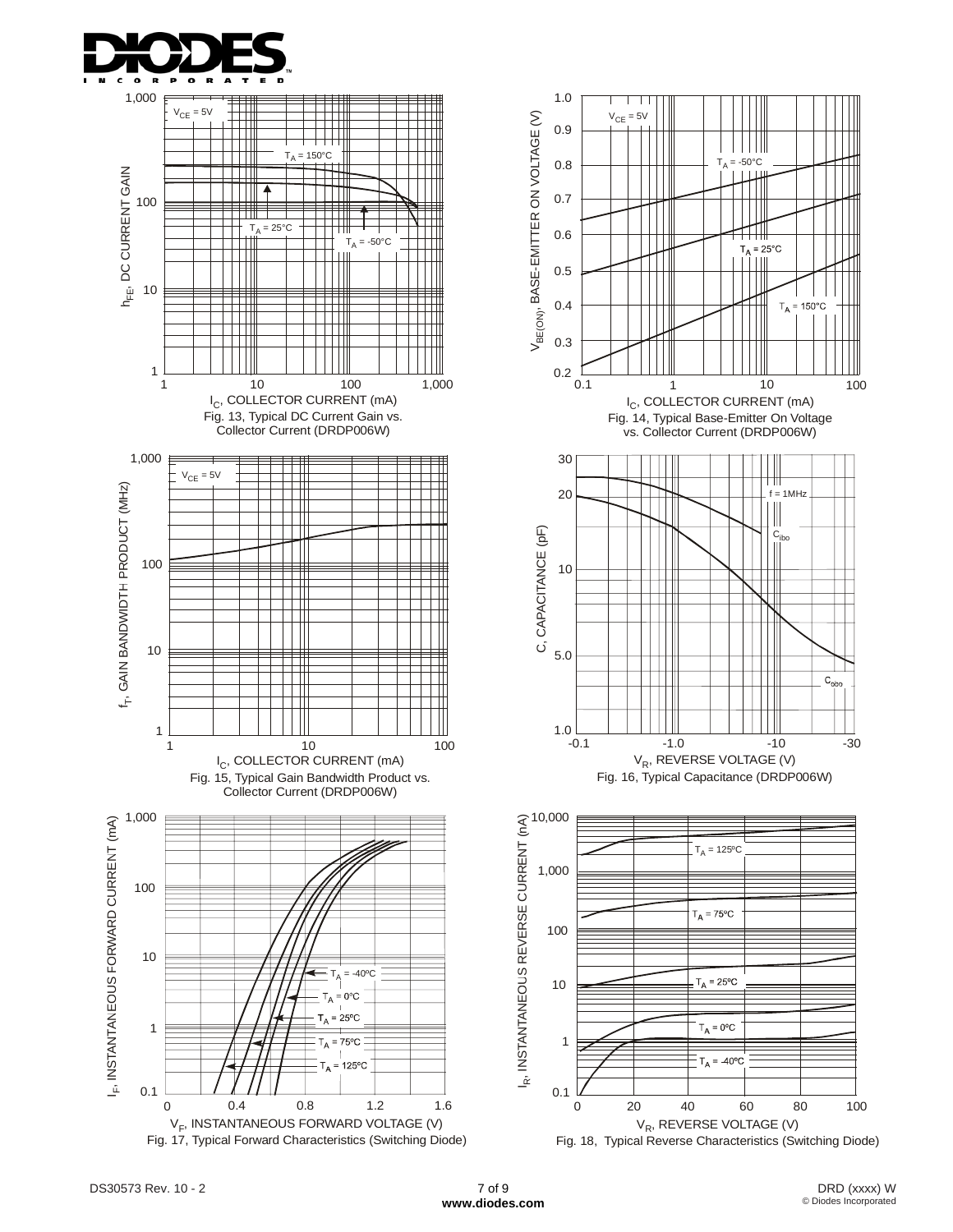



## **Ordering Information** (Note 5)

| <b>Device</b>     | Packaging | <b>Shipping</b>  |
|-------------------|-----------|------------------|
| DRDN010W-7        | SOT-363   | 3000/Tape & Reel |
| <b>DRDP006W-7</b> | SOT-363   | 3000/Tape & Reel |
| DRDNB16W-7        | SOT-363   | 3000/Tape & Reel |
| DRDNB26W-7        | SOT-363   | 3000/Tape & Reel |
| DRDPB16W-7        | SOT-363   | 3000/Tape & Reel |
| DRDPB26W-7        | SOT-363   | 3000/Tape & Reel |
| <b>DRDN005W-7</b> | SOT-363   | 3000/Tape & Reel |

Notes: 5. For packaging details, go to our website at http://www.diodes.com/datasheets/ap02007.pdf.

#### **Marking Information**



RDxx = Product Type Marking Code:  $RDO1 = DRDNO10W$  RD02 = DRDP006W RD03 = DRDNB16W RD04 = DRDNB26W RD05 = DRDPB16W RD06 = DRDPB26W RD07 = DRDN005W YM = Date Code Marking  $Y = Year ex: S = 2005$ 

 $M =$  Month ex:  $9 =$  September

| Year         | 2005 |     | 2006 | 2007 |     | 2008 | 2009 |     | 2010 | 2011 |     | 2012 |
|--------------|------|-----|------|------|-----|------|------|-----|------|------|-----|------|
| Code         |      |     |      |      |     |      | W    |     |      |      |     |      |
| <b>Month</b> | Jan  | Feb | Mar  | Apr  | May | Jun  | Jul  | Aug | Sep  | Oct  | Nov | Dec  |
| Code         |      | ∽   |      |      |     |      |      |     |      |      | N   |      |

Date Code Key